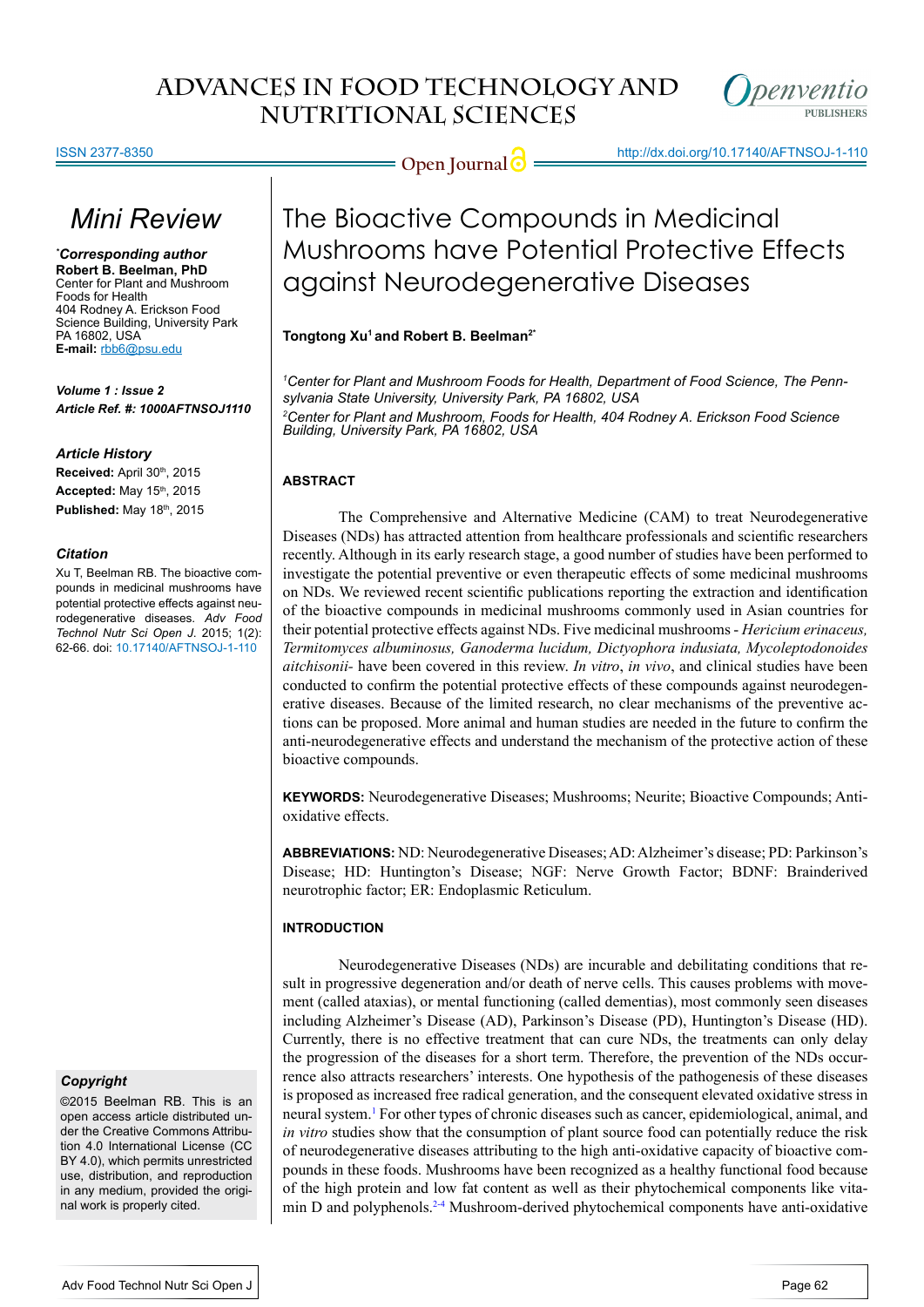

#### ISSN 2377-8350

effects and have been confirmed to have therapeutic effects on some chronic diseases like cancer. Researchers deduce that the bioactive compounds in medicinal mushrooms can potentially reduce the risk of NDs *via* similar action principles.

The potential anti-neurodegenerative actions of medicinal mushrooms have been intensively investigated in numerous animal and cell line studies. In addition to the well-studied polysaccharides such as β-glucan, many small molecules are under investigation for the potential health beneficial effects. The mechanistic studies show that bioactive compounds in various medicinal mushrooms can inhibit activities of neurotransmitter enzyme, stimulate neurite growth, or play a role on anti-inflam-matory and anti-oxidative activities.<sup>[5](#page-3-2)</sup> In this review, we summarize the small bioactive molecules in various medicinal mushrooms that potentially carry the function of reducing oxidative stress in neural systems.

## **BIOACTIVE COMPOUNDS IN MEDICINAL MUSHROOMS PO-TENTIALLY AGAINST NEURODEGENERATIVE DISEASES**

#### *Hericium Eerinaceus*

*Hericium erinaceus* has the common names as Lion's mane mushrooms or Pom Pom mushrooms, which is also a culinary mushroom in Asian countries. A clinical trial of daily consumption of 2.88 g *H. erinaceus* fruiting body dry powder for 16 wks has been performed in 30 Japanese men and women at age 50-80 years old who were diagnosed with mild cognitive impairment. The treatment can significantly (*p*<0.001) improve the cognitive function scale score (mean=27) of the mushroomtreated patients compared to the controls (mean=24) with no adverse effect detected.<sup>6</sup> Similar clinical trials have been performed in senior patients (average age is 75 for treatment group and 77.2 for controls) diagnosed with Parkinson's disease, degenerative orthopedic disease, cerebrovascular disease, etc. Oral administration of 5 g/day *H. erinaceus* dry powder for 6 months improved 6 out of 7 dementia patients' perceptual capacities.<sup>7</sup>

Hericenones (A-H) and Erinacines (A-K & P-Q), originating from fruiting bodies and mycelia respectively, are identified as the bioactive compounds that induce Nerve Growth Factor (NGF) synthesis both *in vitro* and *in vivo.*[5,](#page-3-2)[7](#page-3-3) Dilinoleoylphosphatidylethanolamine (DLPE) from fruiting bodies of *H. erinaceum* reduces oxidative stress in Endoplasmic Reticulum (ER) of Neuro-2a cells. 100 ng/ml DLPE significantly (*p*<0.005) reduced cell viability of Neuro-2a cells treated with tunicamycin, demonstrating the protective effects against oxidative stress.<sup>8</sup>

#### *Termitomyces Albuminosus*

*Termitomyces albuminosus* is consumed as edible mushrooms in many Asian countries such as China, Japan, Singapore as well as South American countries like Chile. This mushroom is also called Termite mushrooms or "Ji Zong" mushrooms in Chinese. Cerebrosides named termitomycesphins

Adv Food Technol Nutr Sci Open J

A, B, C, D, G, and H have been extracted and identified from dried fruiting bodies of *T.albuminosus*. The treatment of 10 µg/ ml termitomycesphins A-D for 6 d and 1 µM G and H for 48 hrs increase rat pheochromocytoma PC12 cell neurite outgrowth by 20% and 20-50%, respectively.<sup>9-10</sup> Five fatty acid amides termitomycamide A, B, C, D, and E have been isolated from the same mushrooms. The treatment of 0.1 µg/ml termitomycamide B and E can significantly  $(p<0.01)$  reduced ER stress-induced Neuro-2a cell death by  $20\%$ .<sup>11</sup> The animal and human studies of this mushroom against neurodegenerative diseases are lacking.

#### *Ganoderma Lucidum*

*Ganoderma lucidum* is a widely used medicinal mushroom in Asian countries with the common name "Ling Zhi" in Chinese. It has been traditionally used to treat many chronic diseases such as cancer, diabetes, hypotension, insomnia, etc. There are numerous bioactive compounds that have been found in *G. lucidum*, including triterpinoids, nucleotides, sterols, steroids, fatty acids, etc. Many *in vitro* and *in vivo* studies demonstrate the neuroprotective effects of the bioactive compounds, however, the clinical trial to examine the neuroprotection of *G. lucidum* is lacking. The mechanistic studies show that the bioactive compounds can regulate aging-related gene to elongate yeast lifespan, and increase neurotrophin such as Nerve Growth Factor (NGF) and Brainderived neurotrophic factor (BDNF) to pro-tect the neuronal cells death induced by serum deprivation.<sup>[12-14](#page-3-6)</sup>

#### *Dictyophora Indusiata*

*Dictyophora indusiata* is an edible as well as medicinal mushroom in Asian countries. This mushroom has the common names as Veiled lady mushrooms or Bamboo mushrooms. Although it has a long history of being consumed in Asian countries, the investigation of the bioactive compounds associated with neurodegenerative diseases is very limited. Until now, dictyophorine A and B have been isolated from the mushroom and can significantly improve the amount of Nerve Growth Factor (NGF) in astroglial cells.15 A more recent study identified dictyoquinazol A, B, and C in *D. indusiata*, and found that 5 µM dictyoquinazol A, B, and C treatment can reduce excitotoxininduced cortical cell death. The protective effect is in a dose-dependent manner with ~20% for 0.5  $\mu$ M and >60% for 5  $\mu$ M.<sup>16</sup>

#### *Mycoleptodonoides Aitchisonii*

*Mycoleptodonoides aitchisonii* is an edible mushroom that is called "Bunaharitake" in Japanese. This mushroom is a rare type that has been consumed, which may be the reason that it has not been well investigated for the potential preventive effect against human diseases. Some bioactive compounds have been isolated and identified in this mushroom (Table 1). The treatment of 0.1  $\mu$ g/ml 3-(hydroxymethyl)-4-methylfuran-2(5H)-one and (3R,4S,1'R)-3-(1'-hydroxy-ethyl)-4-methyldihydrofuran-2(3H)-one for 24 hrs significantly (*p*<0.01) reduced tunimycin-induced Neuro-2a cell death, indicating the protective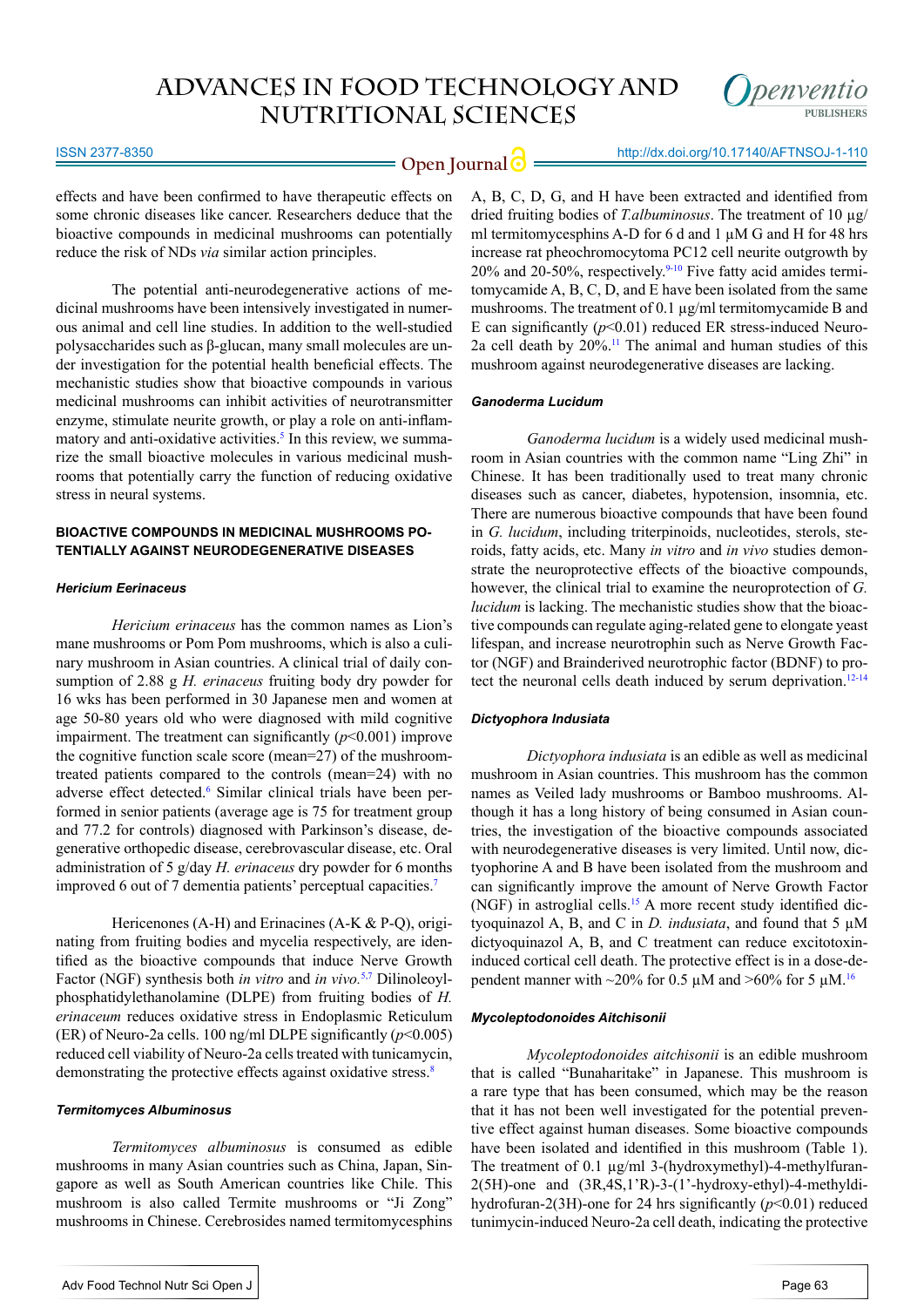

# **Open Journal | implicit** http://dx.doi.org/10.17140/AFTNSOJ-1-110

ISSN 2377-8350

effect against Endoplasmic Reticulum (ER) stress-induced cell death.17 The treatment of 0.6 µM 5-hydroxy-4-(1-hydroxyethyl)- 3-methylfuran-2(5H)-one and 5-phenylpentane-1,3,4-triol for 24 hrs has the same protective effect to the aforementioned bioactive compounds on ER stressed Neuro-2a cells.<sup>18</sup> The investigation on this mushroom is currently performed only *in vitro*.

The bioactive small molecules from the aforementioned medicinal mushrooms are summarized in Table 1.

## **FUTURE RESEARCH**

Neurodegenerative disease is difficult to be cured by using the current available therapies. The prevention or delay this disease progress becomes an important therapy. The investigations of isolating and identifying the effective bioactive compounds in medicinal mushrooms that potentially prevent the neurodegenerative disease occurrence provide promising scien-

tific data to demonstrate the potential of medicinal mushrooms as a prevention or treatment to the disease. The studies of the bioactive compounds in these mushrooms are still in early investigation stage. In addition to the aforementioned bioactive compounds in the medicinal mushrooms, various anti-oxidants have been reported in different mushrooms for their potential therapeutic effects on neurodegenerative diseases. For example, mushroom-derived ergothioneine has been confirmed to have anti-oxidative effects *in vitro* and *in vivo*. [19,20](#page-4-1) One recent animal study showed oral administration of ergothioneine improved memory and learning abilities of Alzheimer's disease (AD) model mice.[21](#page-4-2) Until now, most studies have been only performed in cell lines or animal models. Medicinal mushrooms are traditionally consumed in Asian countries. Very limited data come from human studies. Meanwhile, the investigations of certain bioactive compound are not well established. For many potential bioactive compounds, only one or two publications reported the data from very limited experiments.

| <b>Mushroom</b>                    | Compound                                                            | <b>Protection</b>                                                     | <b>References</b> |
|------------------------------------|---------------------------------------------------------------------|-----------------------------------------------------------------------|-------------------|
| Hericium erinaceum                 | Hericenones (A-H)                                                   | Induce NGF synthesis                                                  | 5.7               |
|                                    | Erinacines (A-K & P-Q)                                              |                                                                       |                   |
|                                    | Dilinoleoyl-phosphatidylethanolamine<br>(DLPE)                      | Reduce oxidative stress in ER                                         | $\bf{8}$          |
| Termitomyces albuminosus           | Termitomycesphins A, B, C, D,                                       | Increase neuron cell growth                                           | $\mathbf{9}$      |
|                                    | Termitomycesphins G and H                                           | Promote neurite growth                                                | 10                |
|                                    | Termitomycamide B and E                                             | Reduce oxidative stress in ER                                         | 11                |
| Ganoderma lucidum                  | Ganodermaside C and D                                               | Regulate aging-related gene UTH1 in<br>yeast and prolong the lifespan | 12                |
|                                    | Ganodermaside A and B                                               | Regulate aging-related gene UTH1 in<br>yeast and prolong the lifespan | 13                |
|                                    | Ganolucidic acid A                                                  | Have BDNF-like neurotrophic activities                                | 14                |
|                                    | Ganoderic acid S1                                                   | Have BDNF-like neurotrophic activities                                | 14                |
|                                    | Ganodermic acid TQ                                                  | Have BDNF-like neurotrophic activities                                | 14                |
|                                    | Methyl ganoderic acid A and B                                       | Have BDNF- and NGF-like neurotrophic<br>activities                    | 14                |
|                                    | Ganodermatriol                                                      | Have BDNF-like neurotrophic activities                                | 14                |
|                                    | 7-oxo-ganoderic acid Z                                              | Have BDNF-like neurotrophic activities                                | 14                |
|                                    | 4,4,14-trimethyl-5-chol-7,9(11)-dien-3-<br>-oxo-24-oic aci          | Have BDNF-like neurotrophic activities                                | 14                |
| Dictyophora indusiata              | Dictyophorine A                                                     | Promote NGF synthesis                                                 | 15                |
|                                    | Dictyophorine B                                                     | Increase NGF secretion level                                          | 15                |
|                                    | Dictyoquinazol A                                                    | Protect cortical neurons from excito-<br>toxicity                     | 16                |
|                                    | Dictyoquinazol B                                                    | Protect cortical neurons from excito-<br>toxicity                     | 16                |
|                                    | Dictyoquinazol C                                                    | Protect cortical neurons from excito-<br>toxicity                     | 16                |
| Mycoleptodonoides aitchi-<br>sonii | 3-(hydroxymethyl)-4-methylfuran-2-<br>$(5H)$ -one                   | Protect Neuro-2a cells from ER stress                                 | 17                |
|                                    | (3R,4S,1'R)-3-(1'-hydroxy-ethyl)-4-<br>methyldihydrofuran-2(3H)-one | Protect Neuro-2a cells from ER stress                                 | 17                |
|                                    | 5-hydroxy-4-(1-hydroxyethyl)-3-meth-<br>ylfuran-2(5H)-one           | Protect Neuro-2a cells from ER stress                                 | 18                |
|                                    | 5-phenylpentane-1,3,4-triol                                         | Protect Neuro-2a cells from ER stress                                 | 18                |

**Table 1:** Bioactive compound in medicinal mushrooms that potentially have anti-neurogenerative effects.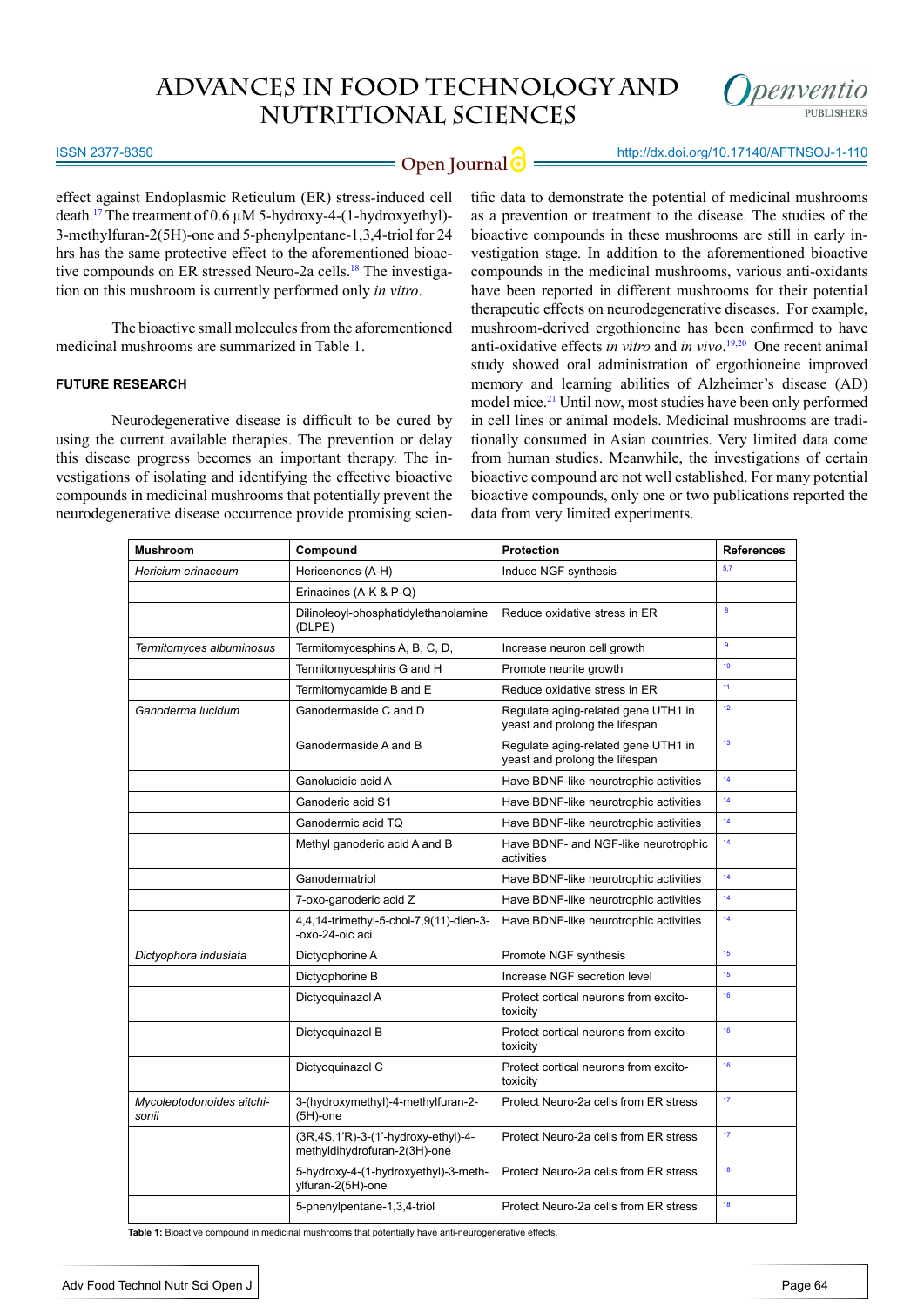

ISSN 2377-8350

# **Open Journal | implicit http://dx.doi.org/10.17140/AFTNSOJ-1-110**

It is worth to notice that mushrooms have been traditionally used as medicinal foods in some countries for the therapeutic effects. Meanwhile, the scientific research confirmed multiple potential therapeutic bioactive compounds in mushrooms, which indicates the whole food consumption is an effective approach for the health improvement purpose. However, more investigations on the bioavailability, efficacy, and interactions of bioactive compounds of the whole food are needed to confirm the concept.

Based on the current literature review, both *in vitro* and *in vivo* studies are needed for further investigation on the antineurodegenerative effects of the bioactive compounds; further mechanistic studies are needed to provide evidence for these compounds to be potential therapies against neurodegenerative diseases.

### **CONFLICTS OF INTEREST**

The authors whose names are listed immediately below certify that they have NO affiliations with or involvement in any organization or entity with any financial interest (such as honoraria; educational grants; participation in speakers' bureaus; membership, employment, consultancies, stock ownership, or other equity interest; and expert testimony or patent-licensing arrangements), or non-financial interest (such as personal or professional relationships, affiliations, knowledge or beliefs) in the subject matter or materials discussed in this manuscript.

**Author Names:** Tongtong Xu and Robert B. Beelman

# **REFERENCES**

<span id="page-3-0"></span>1. Uttara B, Singh AV, Zamboni P, Mahajan RT. Oxidative stress and neurodegenerative diseases: A review of upstream and downstream antioxidant therapeutic options. *Current neuropharmacology*. 2009; 7: 65. doi: [10.2174/157015909787602823](http://www.ncbi.nlm.nih.gov/pubmed/19721819)

<span id="page-3-1"></span>2. Mattila P, Konko K, Eurola M, et al. Contents of vitamins, mineral elements, and some phenolic compounds in cultivated mushrooms. *Journal of Agricultural and Food Chemistry*. 2001; 49: 2343-2348. doi: [10.1021/jf001525d](http://pubs.acs.org/doi/abs/10.1021/jf001525d)

3. Mattila P, Salo-Vaananen P, Konko K, Aro H, Jalava T. Basic composition and amino acid contents of mushrooms cultivated in Finland. *Journal of Agricultural and Food Chemistry*. 2002; 50: 6419-6422. doi: [10.1021/jf020608m](http://pubs.acs.org/doi/abs/10.1021/jf020608m)

4. Xu T, Beelman B, Lambert D. The cancer preventive effects of edible mushrooms. *Anti-Cancer Agents in Medicinal Chemistry (Formerly Current Medicinal Chemistry-Anti-Cancer Agents)*. 2012; 12: 1255-1263. doi: [10.2174/187152012803833017](http://www.eurekaselect.com/104493/article)

<span id="page-3-2"></span>5. Phan CW, David P, Naidu M, Wong KH, Sabaratnam V. Therapeutic potential of culinary-medicinal mushrooms for the management of neurodegenerative diseases: diversity, metabolite, and mechanism. *Critical reviews in biotechnology*. 2014; 1-14. doi: [10.3109/07388551.2014.887649](http://informahealthcare.com/doi/abs/10.3109/07388551.2014.887649)

6. Mori K, Inatomi S, Ouchi K, Azumi Y, Tuchida T. Improving effects of the mushroom Yamabushitake (Hericium erinaceus) on mild cognitive impairment: A double-blind placebo-controlled clinical trial. *Phytotherapy Research*. 2009; 23: 367-372. doi: [10.1002/ptr.2634](http://www.ncbi.nlm.nih.gov/pubmed/18844328)

<span id="page-3-3"></span>7. Kawagishi H, Zhuang C, Yunoki R. Compounds for dementia from Hericium erinaceum. *Drugs of the Future*. 2008; 33: 149. doi: [10.1358/dof.2008.033.02.1173290](http://www.sciencefriday.com/binary-data/ATTACHMENT/file/000/035/35635-1.pdf)

8. Nagai K, Chiba A, Nishino T, Kubota T, Kawagishi H. Dilinoleoyl-phosphatidylethanolamine from Hericium erinaceum protects against ER stress-dependent Neuro-2a cell death via protein kinase C pathway. *The Journal of nutritional biochemistry*. 2006; 17: 525-530. doi: [10.1016/j.jnutbio.2005.09.007](http://www.ncbi.nlm.nih.gov/pubmed/16426828)

<span id="page-3-4"></span>9. Qi J, Ojika M, Sakagami Y. Termitomycesphins A - D, novel neuritogenic cerebrosides from the edible Chinese mushroom Termitomyces albuminosus. *Tetrahedron*. 2000; 56: 5835-5841. doi: [10.1016/S0040-4020\(00\)00548-2](http://www.sciencedirect.com/science/article/pii/S0040402000005482)

<span id="page-3-7"></span>10. Qu Y, Sun K, Gao L, et al. Termitomycesphins G and H, additional cerebrosides from the edible Chinese mushroom Termitomyces albuminosus. *Bioscience, biotechnology, and biochemistry*. 2012; 76: 791-793. doi: [10.1271/bbb.110918](http://www.tandfonline.com/doi/abs/10.1271/bbb.110918?url_ver=Z39.88-2003&rfr_id=ori:rid:crossref.org&rfr_dat=cr_pub%3dpubmed)

<span id="page-3-5"></span>11. Choi JH, Maeda K, Nagai K, et al. Termitomycamides A to E, fatty acid amides isolated from the mushroom Termitomyces titanicus, suppress endoplasmic reticulum stress. *Organic letters*. 2010; 12: 5012-5015. doi: [10.1021/ol102186p](http://www.ncbi.nlm.nih.gov/pubmed/20936815)

<span id="page-3-6"></span>12. Weng Y, Lu J, Xiang L, et al. Ganodermasides C and D, two new anti-aging ergosterols from spores of the medicinal mushroom Ganoderma lucidum. *Bioscience, biotechnology, and biochemistry*. 2011; 75: 800-803. doi: [10.1271/bbb.100918](http://www.tandfonline.com/doi/abs/10.1271/bbb.100918?url_ver=Z39.88-2003&rfr_id=ori:rid:crossref.org&rfr_dat=cr_pub%3dpubmed)

<span id="page-3-8"></span>13. Weng Y, Xiang L, Matsuura A, Zhang Y, Huang Q, Qi J. Ganodermasides A and B, two novel anti-aging ergosterols from spores of a medicinal mushroom Ganoderma lucidum on yeast via UTH1 gene. *Bioorganic & medicinal chemistry*. 2010; 18: 999-1002. doi: [10.1016/j.bmc.2009.12.070](http://www.ncbi.nlm.nih.gov/pubmed/20093034)

14. Zhang XQ, Ip FC, Zhang DM, et al. Triterpenoids with neurotrophic activity from Ganoderma lucidum. *Natural product research*. 2011; 25: 1607-1613. doi: [10.1080/14786419.](http://www.ncbi.nlm.nih.gov/pubmed/21671206) [2010.496367](http://www.ncbi.nlm.nih.gov/pubmed/21671206)

15. Kawagishi H, Ishiyama D, Mori H, et al. Dictyophorines A and B, two stimulators of NGF-synthesis from the mushroom Dictyophora indusiata. *Phytochemistry.* 1997; 45: 1203-1205. doi: [10.1016/S0031-9422\(97\)00144-1](http://www.sciencedirect.com/science/article/pii/S0031942297001441)